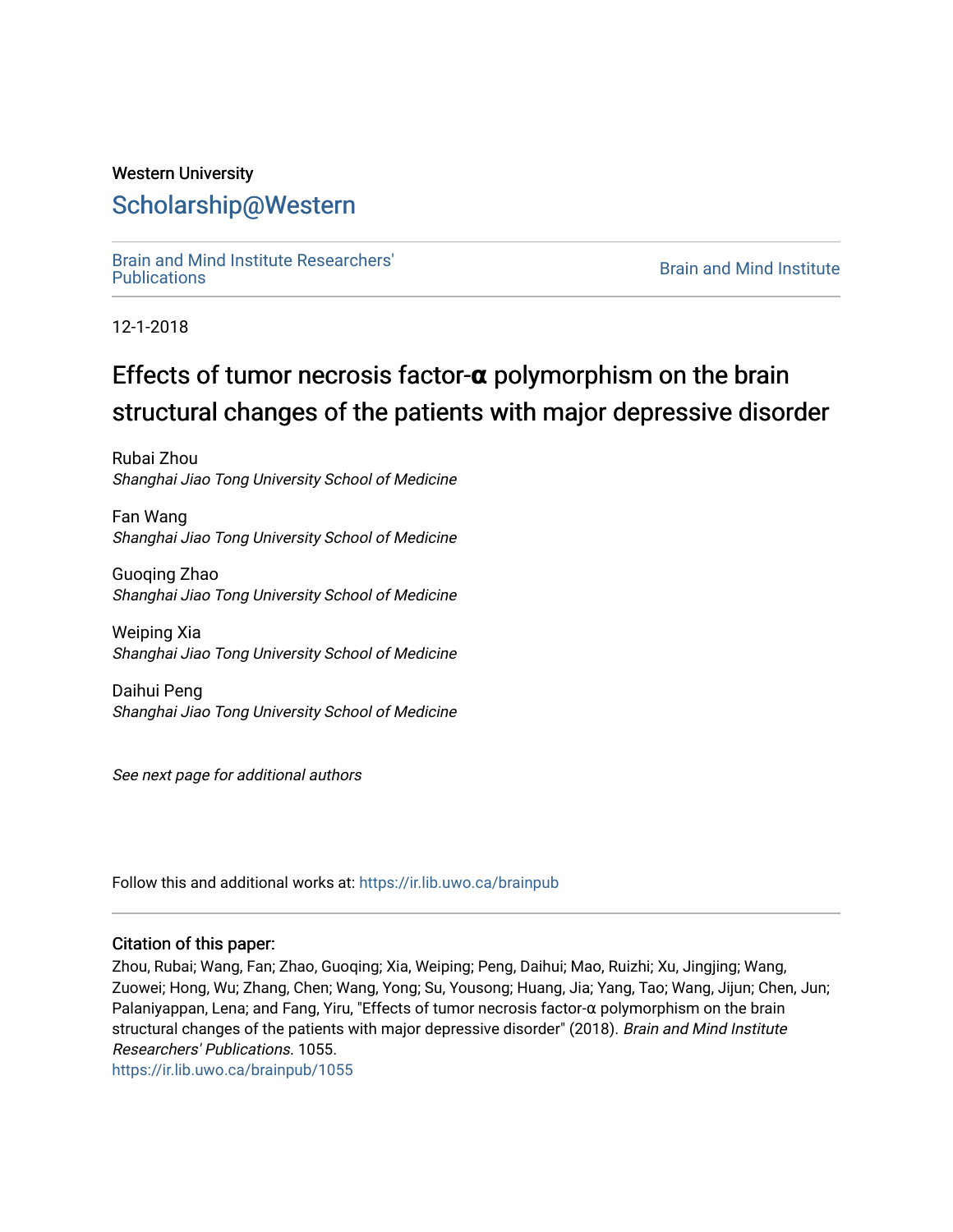## Authors

Rubai Zhou, Fan Wang, Guoqing Zhao, Weiping Xia, Daihui Peng, Ruizhi Mao, Jingjing Xu, Zuowei Wang, Wu Hong, Chen Zhang, Yong Wang, Yousong Su, Jia Huang, Tao Yang, Jijun Wang, Jun Chen, Lena Palaniyappan, and Yiru Fang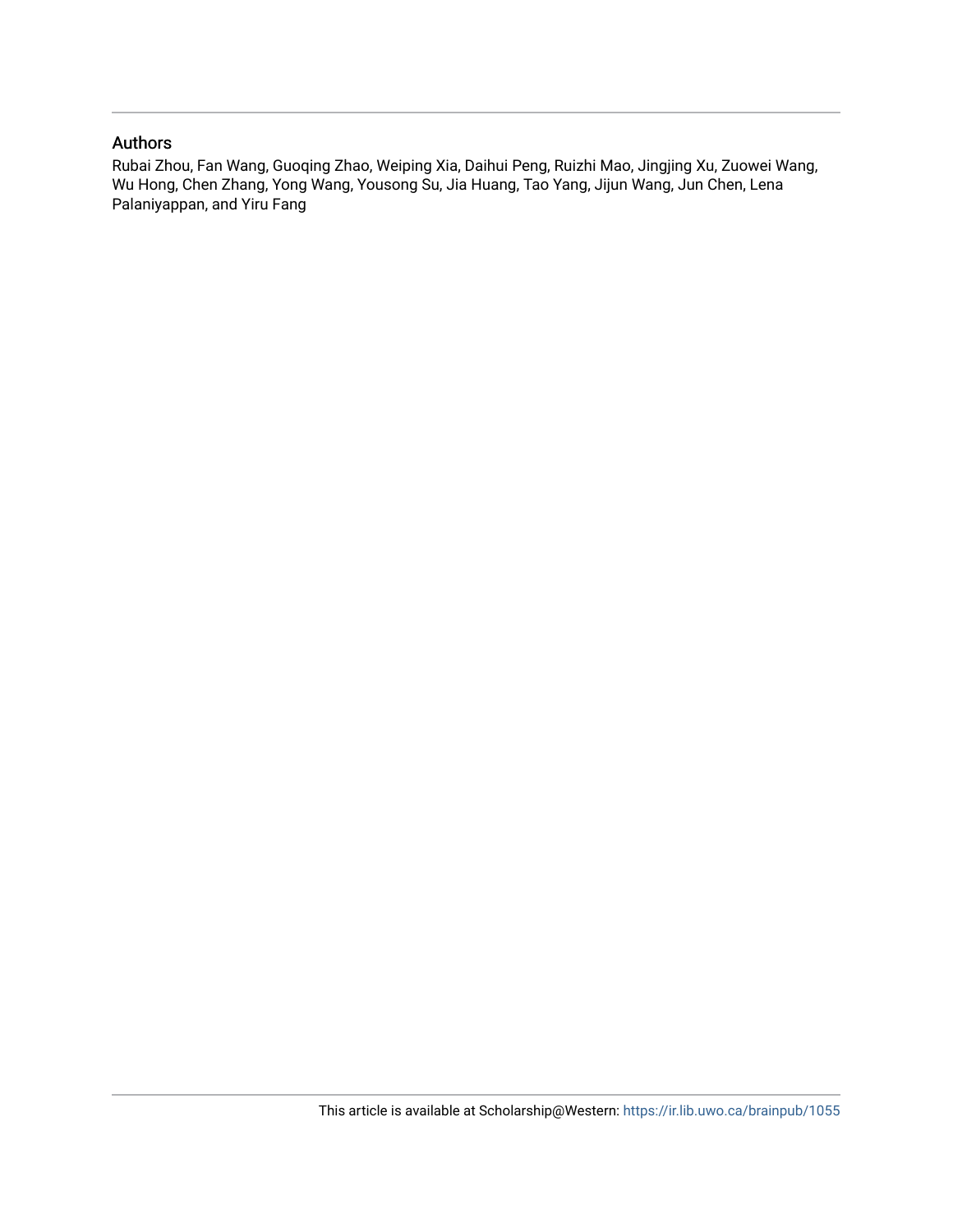# ARTICLE Open Access

# Effects of tumor necrosis factor-α polymorphism on the brain structural changes of the patients with major depressive disorder

Rubai Zhou<sup>1,4,7</sup>, Fan Wang<sup>1</sup>, Guoqing Zhao<sup>1,11</sup>, Weiping Xia<sup>1,12</sup>, Daihui Peng<sup>1</sup>, Ruizhi Mao<sup>1</sup>, Jingjing Xu<sup>1</sup> , Zuowei Wang<sup>10</sup>, Wu Hong<sup>1</sup>, Chen Zhang<sup>1</sup>, Yong Wang<sup>1</sup>, Yousong Su<sup>1</sup>, Jia Huang<sup>1</sup>, Tao Yang<sup>1</sup>, Jijun Wang<sup>3,4,5,6</sup>, Jun Chen<sup>1,2,3</sup>, Lena Palaniyappan<sup>7,8,9</sup> and Yiru Fang<sup>1,2,3</sup>

### Abstract

Single Nucleotide Polymorphic (SNP) variations of proinflammatory cytokines such as Tumor Necrosis Factor-α (TNF-α) have been reported to be closely associated with the major depressive disorder (MDD). However, it is unclear if proinflammatory genetic burden adversely affects the regional gray matter volume in patients with MDD. The aim of this study was to test whether rs1799724, an SNP of TNF-α, contributes to the neuroanatomical changes in MDD. In this cross-sectional study, a total of 144 MDD patients and 111 healthy controls (HC) well matched for age, sex and education were recruited from Shanghai Mental Health Center. Voxel-based morphometry (VBM) followed by graph theory based structural covariance analysis was applied to locate diagnosis x genotype interactions. Irrespective of diagnosis, individuals with the high-risk genotype (T-carriers) had reduced volume in left angular gyrus (main effect of genotype). Diagnosis x genotype interaction was exclusively localized to the visual cortex (right superior occipital gyrus). The same region also showed reduced volume in patients with MDD than HC (main effect of diagnosis), with this effect being most pronounced in patients carrying the high-risk genotype. However, neither global nor regional network of structural covariance was found to have group difference. In conclusion, a genetic variation which can increase TNF-α expression selectively affects the anatomy of the visual cortex among the depressed subjects, with no effect on the topographical organization of multiple cortical regions. This supports the notion that anatomical changes in depression are in part influenced by the genetic determinants of inflammatory activity.

#### Introduction

Major depressive disorder (MDD) is associated with a high rate of morbidity, recurrence, disability and mortal-ity<sup>[1,2](#page-9-0)</sup>. Despite being a leading cause of global disease

© The Author(s) 2018

burden<sup>[3](#page-9-0)</sup>, pharmacological strategies of MDD so far have been restricted to the manipulation of monoamine neurotransmission, with only partial effect on the symptom burden.

A growing evidence has suggested that peripheral and central inflammatory response may play an important role in the pathogenesis and development of MDD, especially cytokines[4](#page-9-0) . Tumor necrosis factor-α (TNF-α) is a pro-inflammatory cytokine produced largely by macrophages<sup>[5](#page-9-0)</sup>, and is involved in both neurotoxic effects as well as neuroprotective effects<sup>[6](#page-9-0)</sup>. Overexpression of TNF-α is

Open Access This article is licensed under a Creative Commons Attribution 4.0 International License, which permits use, sharing, adaptation, distribution and reproduction  $\overline{\text{c}}$   $\overline{\text{c}}$ in any medium or format, as long as you give appropriate credit to the original author(s) and the source, provide a link to the Creative Commons license, and indicate if changes were made. The images or other third party material in this article are included in the article's Creative Commons license, unless indicated otherwise in a credit line to the material. If material is not included in the article's Creative Commons license and your intended use is not permitted by statutory regulation or exceeds the permitted use, you will need to obtain permission directly from the copyright holder. To view a copy of this license, visit <http://creativecommons.org/licenses/by/4.0/>.

Correspondence: Yiru Fang ([yirufang@aliyun.com\)](mailto:yirufang@aliyun.com) or

Lena Palaniyappan [\(lpalaniy@uwo.ca\)](mailto:lpalaniy@uwo.ca) or Jun Chen ([doctorcj2010@gmail.com](mailto:doctorcj2010@gmail.com)) or Jijun Wang [\(jijunwang27@163.com](mailto:jijunwang27@163.com))

Division of Mood Disorders, Shanghai Mental Health Center, Shanghai Jiao Tong University School of Medicine, Shanghai, China

<sup>&</sup>lt;sup>2</sup>CAS Center for Excellence in Brain Science and Intelligence Technology, Shanghai, China

Full list of author information is available at the end of the article.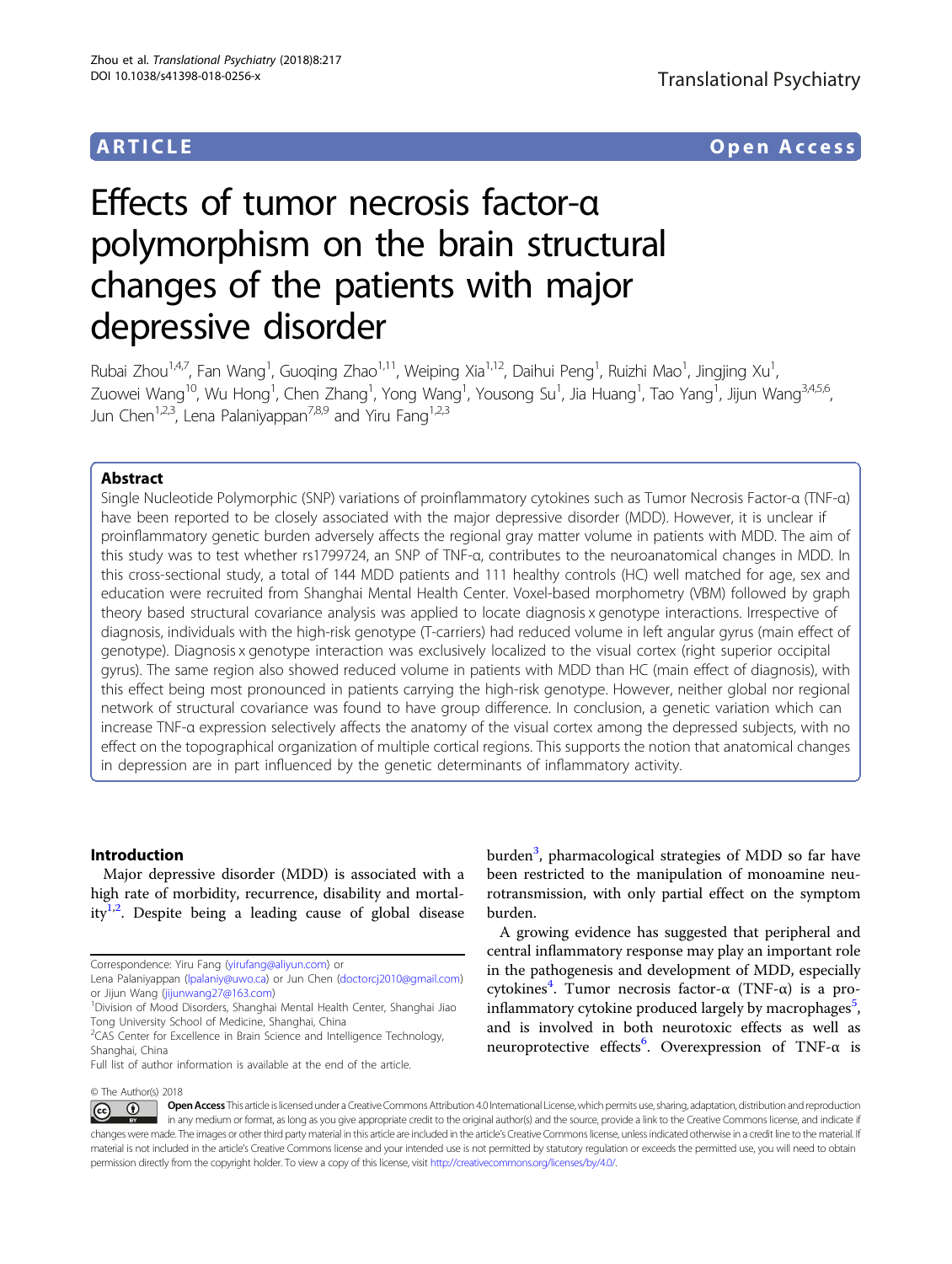deleterious in the early stage of tissue damage, but it can aid recovery later<sup>[7](#page-9-0)</sup>. Pathophysiologically, elevated TNF-α may arouse lessened neuronal synaptic plasticity, reduced neurotropic factors and declined neurogenesis<sup>[8,9](#page-9-0)</sup>. It has been reported that patients with MDD have enhanced plasma levels TNF-α, and antidepressant treatments can decrease this levels $10,11$ . Moreover, increasing evidence has shown anti-TNF-α therapy could help to relieve depressive symptoms and repair cognitive impairments $12$ . Yang et al.<sup>13</sup>. have shown peripheral TNF-α can affect the brain structure via dendritic elimination independent of central inflammatory activity by using a preclinical mouse model. In particular, inhibition of peripheral TNF-α action prevents structural changes at the synaptic level. The peripherally produced cytokines are also able to act on the brain through deficient blood-brain-barrier, active transport via saturable transport molecules, activating endothelial cells to generate second messengers, and binding to receptors on afferent nerve fibers $4,14-16$  $4,14-16$  $4,14-16$ .

The  $rs1799724$  (-850 or 857 C/T) is a functional single nucleotide polymorphism (SNP) located in the promoter regions of TNF-α gene (GenBank accession no. NG\_007462, transcript id NM\_000594.3), which can affect the genetic transcriptional activity of  $TNF<sup>17</sup>$  $TNF<sup>17</sup>$  $TNF<sup>17</sup>$ . The high-risk genotype (-857C/T) of rs1799724 has been found to give rise to higher levels of mRNA and protein than the low-risk genotype  $(-857C/C)^{17}$  $(-857C/C)^{17}$  $(-857C/C)^{17}$ . It has been proved that rs1799724 is an important SNP closely associated with neurological disorders like Alzheimer's dis-ease<sup>18,19</sup>, stroke<sup>[20](#page-9-0)</sup> and depression after stroke<sup>[21](#page-9-0)</sup>. In the presence of post-stroke depression, serum TNF-α concentration is higher in T-carriers (high-risk genotype) than in non-T carriers (low-risk genotype), indicating that 805 C/T genotype moderates serum TNF-a levels especially in the presence of depression $^{21}$ .

In recent times, several lines of evidence have implicated cytokines to have neurotrophic functions that help to both promote and prune neuronal synapses, thus serving as experience-dependent plasticity regulators both during development and in adult life $^{22,23}$ . In particular, TNF-α has been found critical to the development of unimodal sensory cortex, especially visual<sup>[24](#page-9-0)</sup>, auditory<sup>25</sup> and somatosensory $13$  cortices. It has been proved by neuroimaging studies that peripheral TNF-α levels are negatively linked to regional volumes in the left occipitotemporal area, left superior occipital gyrus, left inferior parietal lobule and bilateral medial prefrontal cortices of healthy people<sup>[26](#page-9-0)</sup>. Some other SNPs of TNF- $\alpha$  and its receptors have been revealed to affect brain volume of hippocampus, striatum and caudate in healthy people<sup>[27,28](#page-9-0)</sup>.

In this context, we aimed to evaluate the effects of functional TNF-α SNP, rs1799724, on brain structure in both MDD patients and healthy controls using voxelbased morphometry (VBM). We also sought diagnosis x genotype interaction and followed this up with graph analysis to determine the systemic impact of any localized changes.

# Materials and methods

#### **Participants**

According to a previous study<sup>29</sup>, the minimum sample size in each group should be 80 to guarantee 80% voxelbased power for grey matter analysis, and 144 patients with MDD and 111 healthy controls were included in this study finally. The patients, who met Diagnostic and Statistical Manual of Mental Disorders (DSM)–IV-TR criteria for MDD, were recruited from the clinics of Shanghai Mental Health Center (SMHC). They were 20–40 years old, right-handed, and educated up to or above junior high school level. All patients were medication-free when they were scanned, including 80 drug-naïve first-episode patients, 27 drug-naïve multiepisode patients, and 37 multi-episode patients who were not medicated for at least one month before the scanning. Moreover, when assessed by Hamilton's Depression Scale with 17 items, the patients included should be with total scores no less than 17 and scores of depressive mood item no less than 2. Those patients with other axes I disorders and debilitating general medical disorders were excluded. Age, sex, and education matched HCs, who could pass our screening and had no history of psychosis or debilitating general medical disorders, were also recruited. This study was approved by the Institutional Review Board of Shanghai Mental Health.

Centre after strict inspection of the protocol, and all the participants have written informed consents. (Clinical Trial Registry Number: NCT01764867, [http://www.](http://www.clinicaltrials.gov) [clinicaltrials.gov\)](http://www.clinicaltrials.gov)

#### Genotyping

The genomic DNA was isolated from the peripheral blood using Lifefeng Blood DNA Kit (Shanghai Lifefeng Biotech Co., Ltd, China). The SNP rs1799724 of TNF-α was genotyped via the Multiplex SnaPshot technique (Genesky Biotechnologies, Inc., Shanghai, China). The PCR primer was rs9964\_rs9724F/R. All the 255 subjects were successfully genotyped for this promoter polymorphism of TNF-α. Hardy–Weinberg equilibrium analysis for the single SNP was performed using Chi-squared Test with SPSS19.0 (SPSS Inc., Chicago, IL, USA). The SNP rs1799724 genotype distribution of all the subjects was in Hardy–Weinberg equilibrium ( $p = 0.806$ ).

#### Magnetic resonance imaging (MRI)

All the MRI data were obtained in the radiology department of SMHC using a 3.0 T Siemens scanner and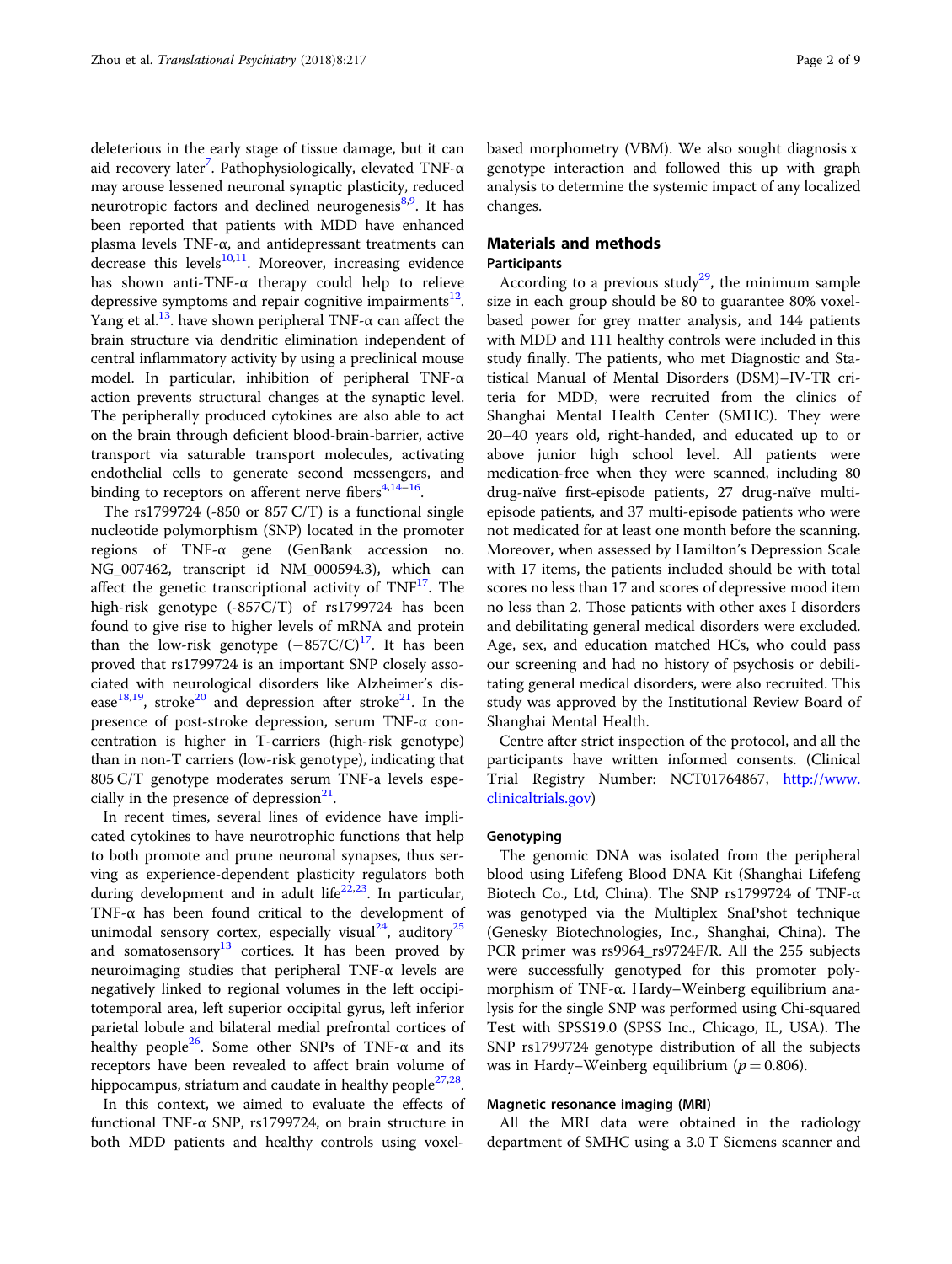high-resolution T1 images were used in the analyses of the present study. Three-dimensional magnetization prepared rapid acquisition gradient echo sequence (3D-MPRAGE) had repetition time  $= 2530$  ms, echo time  $=$ 3.65 ms, flip angle  $\alpha = 7^{\circ}$ , 224 sagittal slices, field of view  $= 256 \times 256$  mm, matrix  $= 256 \times 256$ , thickness  $= 1$  mm. Images were checked out for movement artifacts and homogeneity of image intensity immediately after scans and repeated if necessary. We also collected a clinical diagnostic MR sequence in the same session and excluded individuals who had ischemia, cavum septum pellucidum, radiologically notable cerebral leukomalacia as determined by a radiologist.

#### Voxel-based morphometry (VBM)

We used VBM8<sup>[30](#page-9-0)</sup> (Department of Psychiatry, University of Jena) toolbox based on Statistical Parametric Mapping (SPM8, Institute of Neurology, UK) and Matlab (Mathworks, USA). First, we reoriented the images manually to set their origins to the anterior commissure. Then the T1 image of every subject was segmented into gray matter (GM), white matter (WM) and cerebrospinal fluid  $(CSF)^{31}$  $(CSF)^{31}$  $(CSF)^{31}$ . Meanwhile, the total volume of GM, WM, and CSF were estimated and reported by VBM8. After that, a high-dimensional non-linear DARTEL (Diffeomorphic Anatomical Registration Through Exponentiated Lie<sup>[32](#page-9-0)</sup>) algebra was performed for normalization and modulation of the GM and WM. The modulated GM maps were smoothed with an 8 mm full-width at half maximum Gaussian kernel.

VBM statistics were conducted in SPM8 using a  $2 \times 2$ full factorial model defining diagnosis (HC; MDD) and genotype (low risk; high risk) as two factors, while using age, sex, years of education and total intracranial volume as covariates to remove their effects on variance. An explicit grey matter mask was used to prevent effects occurring outside grey matter. We assessed the main effect of diagnosis, the main effect of genotype and the interaction effect, the disease effects within low-risk or high-risk subgroup using F contrasts. All the significant results at  $p < 0.001$  (uncorrected) were reported. With DPABI<sup>[33](#page-9-0)</sup> software, AlphaSim program based on Monte Carlo simulation was applied for multiple comparison corrections $34$ , and the current version has solved the bug raised by Eklund et  $al^{35}$  $al^{35}$  $al^{35}$  with the real smoothness in the three directions calculated from the residuals. 5000 simulations for every statistic map were conducted and strict threshold was applied (voxel-wise  $p < 0.001$  and cluster-wise  $p < 0.05$ , two-tailed). Anatomical regions emerging from VBM analysis were labeled according to Anatomical Automatic Labeling (AAL) atlas and visua-lized with BrainNet Viewer<sup>[36](#page-9-0)</sup>. Additionally, we used xjView toolbox ([http://www.alivelearn.net/xjview\)](http://www.alivelearn.net/xjview) together with Easy Volume toolbox ([http://www.sbirc.ed.ac.](http://www.sbirc.ed.ac.uk/LCL/LCL_M1.html)

[uk/LCL/LCL\\_M1.html](http://www.sbirc.ed.ac.uk/LCL/LCL_M1.html)) to extract mean volumes of the clusters that had shown significant effects in VBM analysis.

#### Graph theory analysis

We primarily applied Graph Analysis Toolbox  $(GAT^{37})$  $(GAT^{37})$  $(GAT^{37})$ to implement graph analysis of the structural networks of MDD patients and HCs in the high-risk subgroup. First, 90 regions of interest (ROIs) based on the cerebral part of Anatomical Automatic Labeling (AAL) atlas were defined, masks of them were generated using WFU PickAtlas Toolbox<sup>[38](#page-9-0)</sup> and were resliced to the same dimension as modulated, normalized GM images from VBM preprocessing step. REX code ([http://web.mit.edu/swg/](http://web.mit.edu/swg/software.htm) [software.htm\)](http://web.mit.edu/swg/software.htm) was used to extract the mean volume of every ROI. Second, the extracted volume data of 90 ROIs were used to construct structural correlation networks. A  $90 \times 90$  correlation matrix (R) was generated in each group with each entry  $r_{ii}$  representing the Pearson correlation coefficient between the volume of ROI i and j. Then each R matrix was converted to a binary association matrix (A), with entry  $a_{ii}$  considered 1 If  $r_{ii}$  bigger than a specific threshold and zero otherwise. Thresholding and construction of structural networks were carried out at a range of network densities  $(D_{\text{min}}: 0.24: 0.02: 0.5)$ , across which also group comparison was conducted. The lower limit of the range was the calculated minimum density allowing all nodes to be fully connected with each other, and the upper limit of the range was set to 0.5, as densities above 50% are not sparse anymore and thus not biologically meaningful for brain networks. Accordingly, a graph (G) including 90 nodes was derived from A, and regions i and j were regarded as connected if  $g_{ii}$  is unity. Network degree (E) was equal to the number of edges, and the network density (D) was used to present the fraction of actually existent edges to all possible links. Third, topology of the global network, such as small-worldness, normalized clustering and normalized path length, were measured using codes in the Brain Connectivity Tool-box<sup>[39](#page-9-0)</sup> at both the network and regional level. The smallworldness of a network has two key measurements, clustering coefficient (C) and characteristic path length (L). The clustering coefficient is a measure of network segregation and is represented as the mean value of clustering coefficients, while the path length is a measure of network integration and is defined as the mean shortest path length between all pairs of nodes in the network. All the measurements were compared to the consistent mean values of a benchmark random graph so as to appraise the topology of the brain network, and m (the number) null networks were generated for normalization of C and L. Normalized C and normalized L were calculated as C/  $C_{rand}$  and  $L/L_{rand}$ , and small-wordness was obtained as  $[C/C_{rand}]/[L/L_{rand}]$  (C<sub>rand</sub> and L<sub>rand</sub> were the mean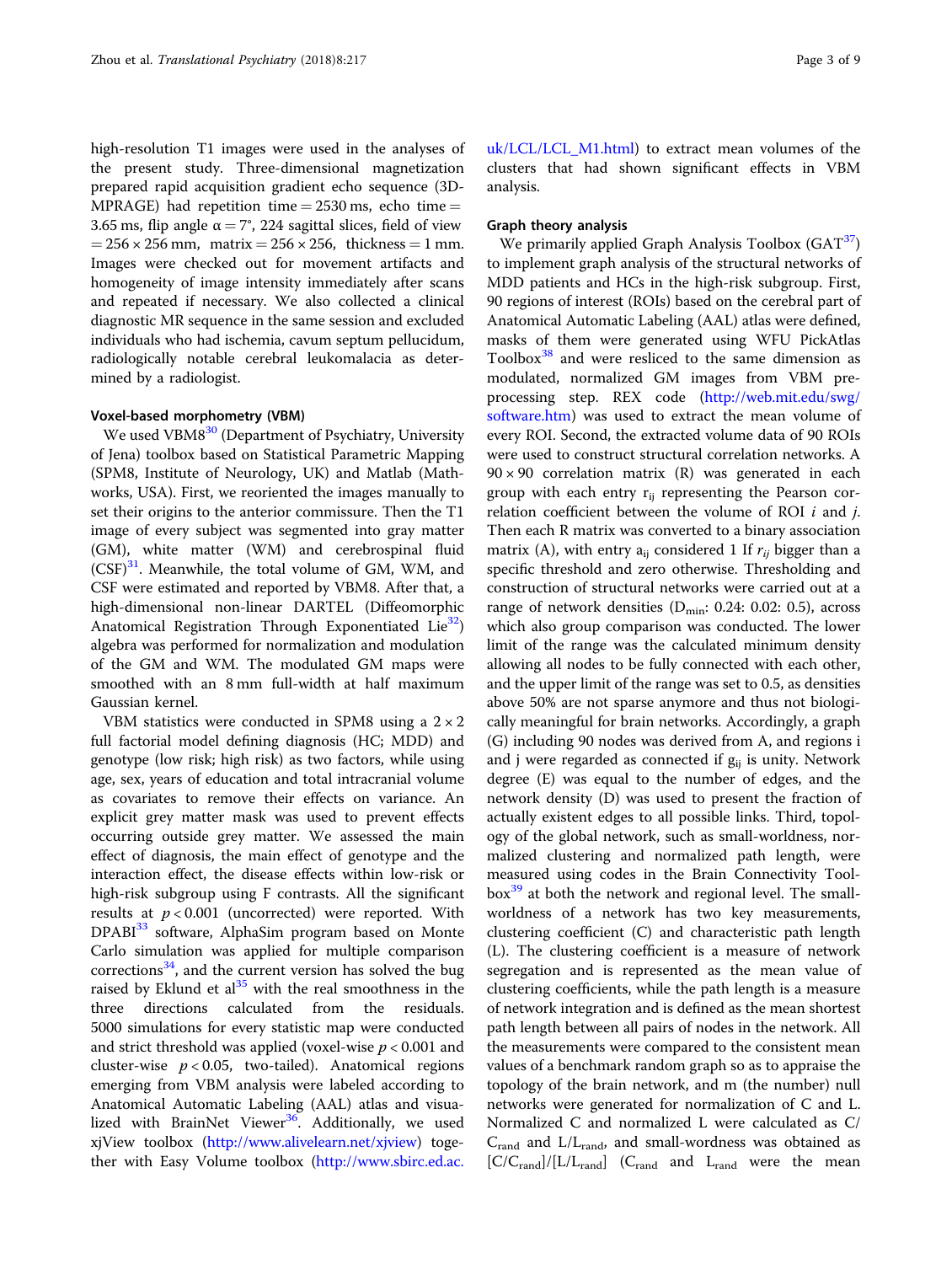Table 1 Demographics of MDD patients and HCs

|                         |       | <b>MDD</b>         | НC                 | $x^2$ /Mann-Whitney U/t | p value |
|-------------------------|-------|--------------------|--------------------|-------------------------|---------|
| Male                    |       | 60 (41.7%)         | 53 (47.7%)         | 0.939                   | 0.332   |
| Age                     |       | $28.17 \pm 5.91$   | $27.63 \pm 5.43$   | 7548,000                | 0.446   |
| Years of education      |       | $15.29 \pm 2.55$   | $15.51 + 2.95$     | 7233.500                | 0.188   |
| Total brain volume (ml) |       | $1410.42 + 132.17$ | $1429.71 + 126.45$ | $-1.177$                | 0.240   |
| rs1799724               | CC    | 110 (76.4%)        | 83 (74.8%)         | 0.089                   | 0.766   |
|                         | CT/TT | 34 (23.6%)         | 28 (25.2%)         |                         |         |

clustering coefficient and the characteristic path length of the m random networks.). Compared to random network, small-world network is characterized by significantly higher clustering coefficient ( $C/C_{rand}$  ratio greater than 1) as well as similar characteristic path length  $(L/L_{rand}$  ratio close to 1). In terms of regional network characteristics, nodal clustering, degree, and betweenness were estimated and compared at the minimal density for significant brain regions from VBM analyses. Nodal clustering quantifies how close its neighbors are to being a clique, nodal degree is defined as the number of the edges from a node to others, and nodal betweenness is represented as the proportion of all shortest paths in the network that pass through a given node. The regional measures were normalized by the mean network value respectively, and then compared between groups. Forth, the within-group difference of network topology was identified, the betweengroup difference of global and regional network measures were tested using non-parametric permutation test with 1000 repetitions.

The VBM and GAT analyses were repeated more than twice with the same results.

#### Statistical analysis

Statistical analyses of clinical data were conducted with SPSS19.0 (SPSS Inc., Chicago, IL, USA). Normal distribution test was performed using One-Sample Kolmogorov–Smirnov Test in groups of MDD and HC separately, and Levene's Tests were used to test the homogeneity of variances. (Table S1 in the Supplementary Materials.) The differences between the MDD and HC were evaluated using Mann-Whitney Test (age and years of education, which did not coincide with normal distribution), two-sample t-Test (total brain volume) and Chi-square test (gender and genotype).

#### Results

#### **Demographics**

No significant difference of age, gender, years of education, total brain volume or distribution of SNP genotypes was found between groups of MDD and HC (Table 1).

#### VBM analysis

The interactive effects of diagnosis and rs1799724 primarily influenced right superior occipital gyrus, the orbital part of right middle frontal gyrus and the triangular part of the right inferior frontal gyrus.(Table [2](#page-6-0)) After AlphaSim correction, however, diagnosis x genotype interaction was exclusively localized to the visual cortex (right superior occipital gyrus, Fig. [1\)](#page-7-0), and the same region also showed reduced volume in patients with MDD than HC (main effect of diagnosis, Table [2,](#page-6-0) Fig S1 in the Supplementary Materials). The effect of rs1799724 mainly located in brain regions of left angular gyrus, left middle occipital gyrus, the medial part of left superior frontal gyrus, right supplementary motor area and left precuneus. (Table [2](#page-6-0)) Among these regions, left angular gyrus was focalized after correction for multiple comparisons, with high-risk individuals showing reduced volume (Fig S2 in the Supplementary Materials). From post-hoc T-Test, low-risk MDD revealed decreased volume in left inferior parietal gyrus ( $p_{\text{Alphasim}}$  < 0.05), left angular gyrus, right precuneus gyrus, left inferior parietal gyrus and left supplementary motor area than low-risk HC (Table [2](#page-6-0), Fig S3 in the Supplementary Materials), while depressive individuals showed less volume in right superior occipital gyrus ( $p_{\text{Alphasim}}$  < 0.05) and the orbital part of right middle frontal gyrus than HC in the high-risk subgroup (Table [2](#page-6-0), Fig S4 in the Supplementary Materials).

#### GAT analysis in the high-risk subgroup

The global network topology of shortest path length, clustering coefficient and small-worldness were measured across a range of densities (Dmin: 0.24: 0.02: 0.5) and compared within and between groups. In each group of high-risk MDD and HC, characteristic path length approached to 1, while clustering coefficient and smallworldness were higher than 1, indicating a small-world organization (Fig. [2\)](#page-7-0). However, no significant difference of clustering coefficient, shortest path length or smallworldness was found between the two groups of highrisk MDD and HC, as all the difference values appeared within the confidence interval in Fig. [3](#page-8-0). Regional network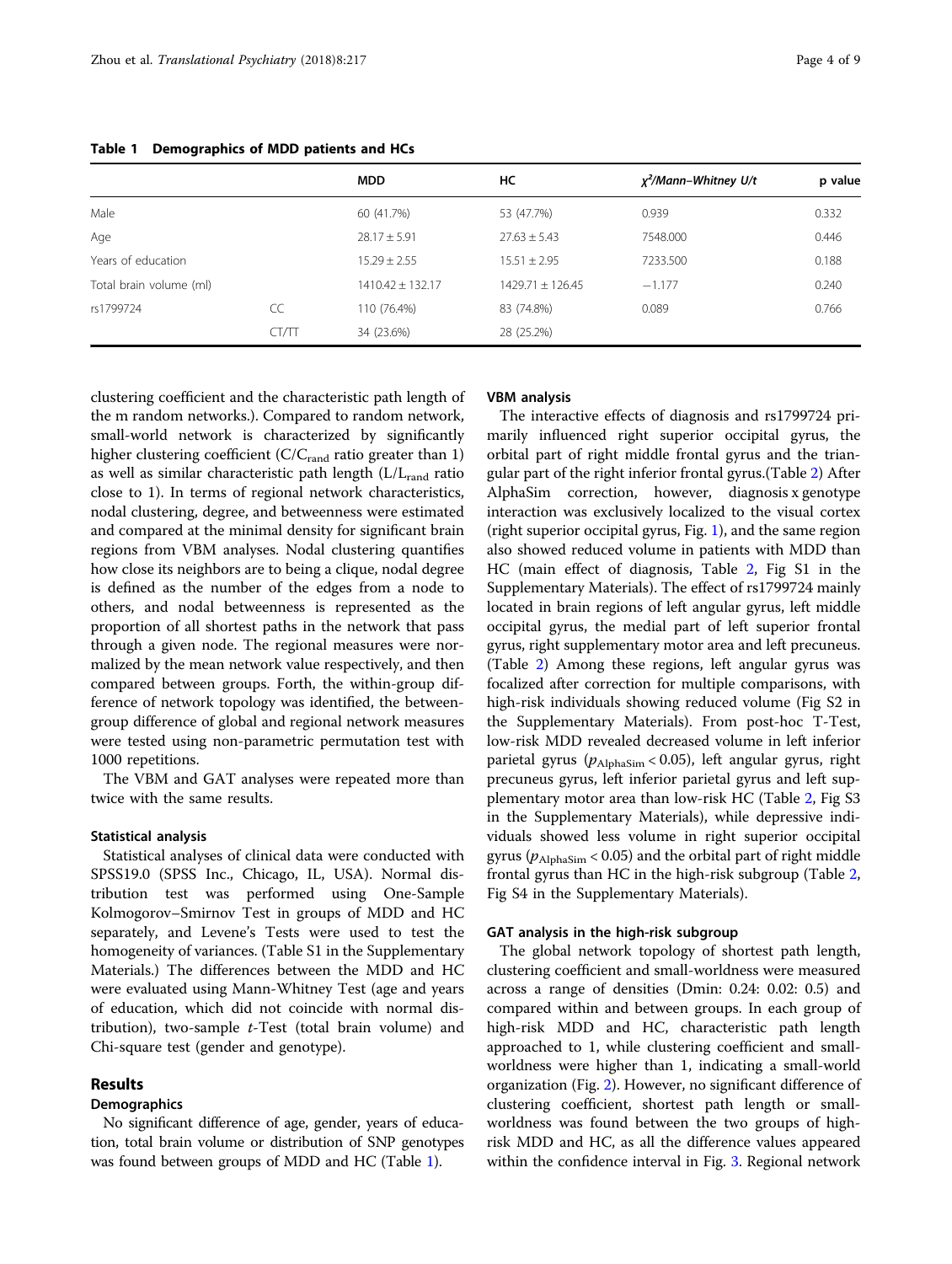| Anatomical region                                |     |       | Cluster size F value Low-risk HC<br>(mm <sup>3</sup> ) | High-risk HC<br>(mm <sup>3</sup> ) | Low-risk MDD<br>(mm <sup>3</sup> ) | High-risk MDD<br>(mm <sup>3</sup> ) | <b>MNI</b> coordinates |
|--------------------------------------------------|-----|-------|--------------------------------------------------------|------------------------------------|------------------------------------|-------------------------------------|------------------------|
| Interaction of diagnosis and rs1799724           |     |       |                                                        |                                    |                                    |                                     |                        |
| Right superior occipital gyrus <sup>a</sup>      | 174 | 20.57 | $357.9 \pm 125.9$                                      | $437.3 \pm 116.1$                  | $364.4 \pm 113.8$                  | $304.6 \pm 101.9$                   | $22.5, -82.5, 22.5$    |
| Right middle frontal gyrus,<br>orbital part      | 14  | 13.55 | $28.9 \pm 8.7$                                         | $32.5 \pm 9$                       | $31.1 \pm 10$                      | $23.2 \pm 10.1$                     | $24, 57, -18$          |
| Right inferior frontal gyrus,<br>triangular part | 15  | 11.79 | $23.5 \pm 6.1$                                         | $18.8 \pm 5.4$                     | $20.9 \pm 5.3$                     | $22.3 \pm 6.4$                      | 54, 33, 7.5            |
| Main effect of diagnosis                         |     |       |                                                        |                                    |                                    |                                     |                        |
| Right superior occipital gyrus <sup>a</sup>      | 124 | 19.91 | $261.4 \pm 100.5$                                      | $323.2 \pm 92$                     | $262.1 \pm 90.4$                   | $216 \pm 83.7$                      | $19.5, -85.5, 21$      |
| Main effect of rs1799724                         |     |       |                                                        |                                    |                                    |                                     |                        |
| Left angular gyrus <sup>a</sup>                  | 526 | 20.07 | $528.8 \pm 107.6$                                      | $451.9 \pm 88.4$                   | $488 \pm 96$                       | $438.7 \pm 116.4$                   | $-40.5, -66, 57$       |
| Left middle occipital gyrus                      | 23  | 15.23 | $32.6 \pm 15.6$                                        | $44.1 \pm 17.5$                    | $34.7 \pm 15.7$                    | $44.1 \pm 17.9$                     | $-13.5, -88.5, -6$     |
| Left middle occipital gyrus                      | 17  | 12.16 | $0.2 \pm 0.3$                                          | $0.1 \pm 0.1$                      | $0.2 \pm 0.2$                      | $0.1 \pm 0.2$                       | $-33, -97.5, 19.5$     |
| Left superior frontal gyrus,<br>medial part      | 62  | 12.10 | $77 \pm 15.8$                                          | $67.4 \pm 18.5$                    | $72.4 \pm 18$                      | $65.4 \pm 18.2$                     | $-1.5, 28.5, 43.5$     |
| Right supplementary motor<br>area                | 20  | 12.40 | $26.1\pm8.1$                                           | $19.8 \pm 9.6$                     | $22.4 \pm 9.2$                     | $21.1 \pm 9.2$                      | $3, -19.5, 51$         |
| Left precuneus                                   | 49  | 13.53 | $17.3 \pm 13.1$                                        | $12 \pm 9.3$                       | $15.7 \pm 11.5$                    | $13.6 \pm 11.7$                     | $-3, -46.5, 66$        |
| Disease effects in low-risk subgroup             |     |       |                                                        |                                    |                                    |                                     |                        |
| Left inferior parietal gyrus <sup>a</sup>        | 286 | 17.37 | $440.1 \pm 80.3$                                       | $405.1 \pm 84.7$                   | $398.2 \pm 73.7$                   | $383 \pm 75.3$                      | $-42, -51, 51$         |
| Left angular gyrus                               | 84  | 14.45 | $204.1 \pm 51$                                         | $178.1 \pm 58$                     | $180.9 \pm 50.1$                   | $183 \pm 57.6$                      | $-46.5, -55.5, 33$     |
| Right precuneus gyrus                            | 83  | 13.85 | $187.2 \pm 45.4$                                       | $165.6 \pm 38.9$                   | $159.4 \pm 44.2$                   | $171.7 \pm 40.3$                    | $12, -58.5, 43.5$      |
| Left inferior parietal gyrus                     | 62  | 14.26 | $57.5 \pm 14.2$                                        | $51.3 \pm 9.1$                     | $50.8 \pm 12$                      | $53.3 \pm 11.5$                     | $-58.5, -45, 51$       |
| Left supplementary motor area                    | 14  | 12.32 | $6.8 \pm 5.4$                                          | $5.2 \pm 4.4$                      | $5.2 \pm 5.3$                      | $4.7 \pm 4.1$                       | 1.5, 10.5, 45          |
| Disease effects in high-risk subgroup            |     |       |                                                        |                                    |                                    |                                     |                        |
| Right superior occipital gyrus <sup>a</sup>      | 227 | 25.39 | $449.8 \pm 145$                                        | $543 \pm 142.8$                    | $455.1 \pm 132.2$                  | $384.6 \pm 115.8$                   | $21, -84, 22.5$        |
| Right middle frontal gyrus,<br>orbital part      | 24  | 14.14 | $49.9 \pm 12.8$                                        | $54.3 \pm 12.5$                    | $51.8 \pm 14.8$                    | $40.6 \pm 16.8$                     | $25.5, 55.5, -18$      |

<span id="page-6-0"></span>Table 2 Significant brain regions in VBM analysis ( $p < 0.001$ , uncorrected)

<sup>a</sup>Parts of these clusters are also significant at  $p < 0.05$ , AlphaSim corrected

measures of right superior occipital gyrus, left angular gyrus and left inferior parietal gyrus were compared at the minimal density (0.24), nevertheless, no significant difference of nodal clustering, degree or betweenness was found between groups (Table S1 in the Supplementary Materials).

#### Discussion

In the present study, we report three major findings. Firstly, TNF polymorphism (rs1799724) has a predominant effect on the structure of the visual cortex in the presence of depression. Secondly, as there is no notable effect on the structural covariance networks, it is likely that the morphological aberration is late in onset and highly localized in nature. Thirdly, in medication-free MDD patients, grey matter changes are of small effect size and limited in distribution $40$ .

Our findings demonstrate that a polymorphism, which is potentially linked to higher transcription of TNF- $\alpha$ , is associated with structural changes in the occipital cortex, especially in the presence of depression. These results add to the burgeoning literature implicating visual stimulus processing deficits<sup>[41](#page-9-0)</sup> and occipital cortex abnormalities in  $MDD<sup>42</sup>$  $MDD<sup>42</sup>$  $MDD<sup>42</sup>$ . While gray matter reduction in occipital cortex has been reported inconsistently in  $MDD<sup>43-45</sup>$  $MDD<sup>43-45</sup>$  $MDD<sup>43-45</sup>$ , prior reports highlight reduced functional connectivity<sup>[46](#page-9-0)–[51](#page-10-0)</sup>, perfusion deficits<sup>[52,53](#page-10-0)</sup> and abnormal structure<sup>[54](#page-10-0)–[56](#page-10-0)</sup> of occipital cortex in MDD. Given that our sample comprised largely of drug-naïve first episode MDD, and the fact that only high-risk group had the MDD-related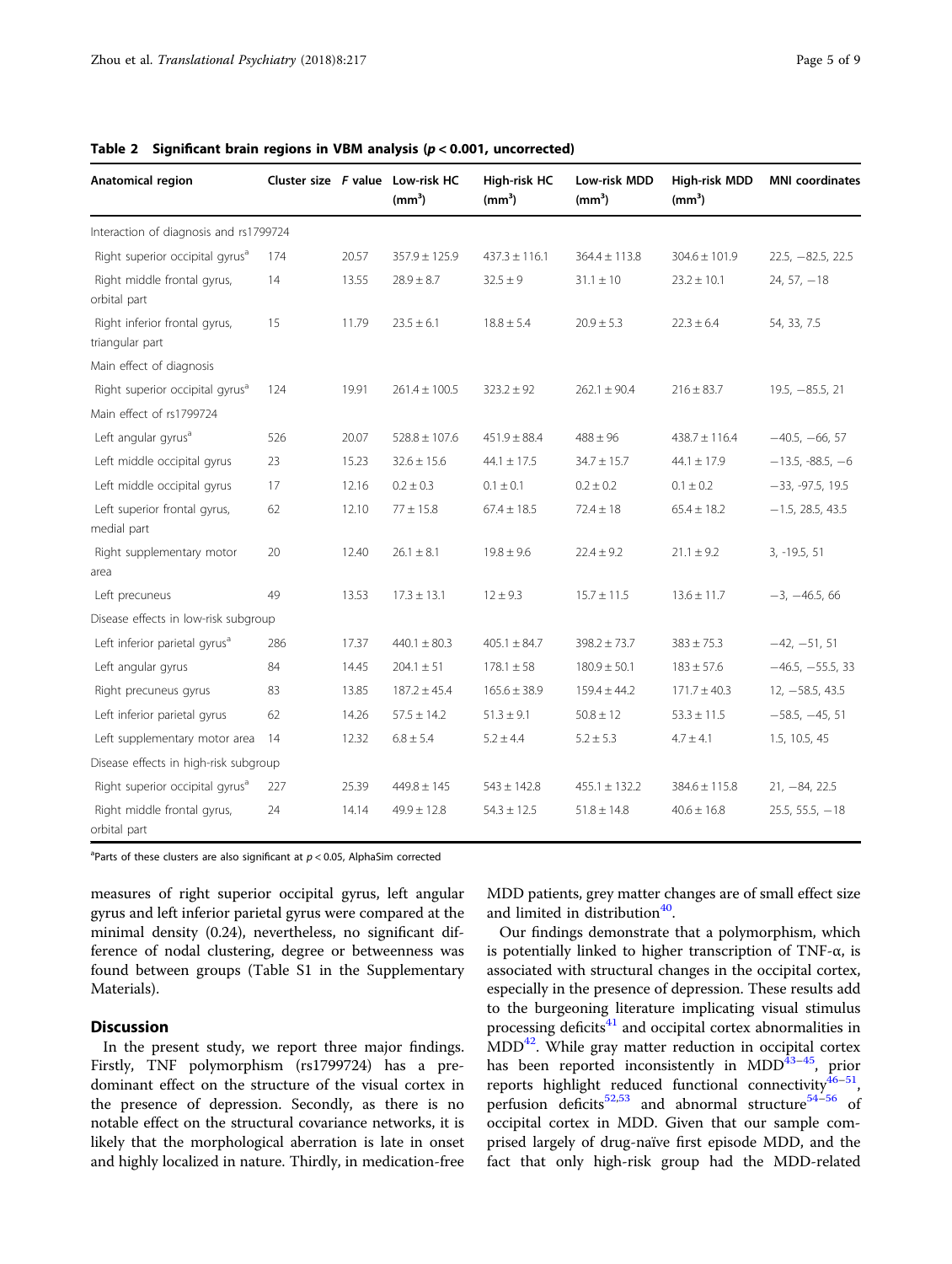<span id="page-7-0"></span>reduction in occipital cortex volume, this association is unlikely to be explained by the use of antidepressants or duration of illness.

The T allele of rs1799724 has the higher transcriptional activity for TNF<sup>17</sup>. Higher levels of TNF- $\alpha^{57}$  $\alpha^{57}$  $\alpha^{57}$  relates to depression-like symptoms $^{58}$ , thus indicating that the



Fig. 1 The interaction effect of diagnosis x genotype at rs1799724 was located in right superior occipital gyrus in VBM analysis (a) clusters in the brain ( $p < 0.001$ ); **b** line chart showing interaction effect ( $p < 0.05$ , AlphaSim corrected)

carriers of T form a high-risk group. Of interest to our findings, TNF- $\alpha$  has been showed to play an important role in the synaptic plasticity to contribute to the anatomy of visual cortex. In particular, in the absence of TNF- $\alpha$ , compensatory adjustment to monocular deprivation does not occur in the non-deprived eye<sup>[59](#page-10-0)</sup>. TNF-α has been shown to mediate experience-dependent plasticity through homeostatic synaptic scaling<sup>[24](#page-9-0)</sup> as well as long-term potentiation<sup>[59](#page-10-0)</sup>. Of further relevance to depression where diurnal variation in emotion, cognition, and motivation occurs in a prominent fashion, the notable diurnal variation has been reported in the expression of TNF-α receptors in the murine visual cortex, as a response to daylight $60$ . As the visual system is used differently in day and night, the levels of some cytokines, including TNF-α, and the number of their receptor cells varies in different time of day<sup>60</sup>. TNF- $\alpha$  expression and receptor cells increased in the dark compared to the light. The alteration in visual cortex and related emotion and cognition of MDD patients may be explained by varying  $TNF-\alpha$  and other cytokines partly. Taken together, our observation of  $MDD \times$  genotype interaction indicates that in a subgroup of depressed subjects with the high-risk variant, the trophic effects of TNF-α on visual cortex may be disrupted.

We studied structural covariance using graph theory, to detect the effect of TNF polymorphism on the coordinated maturation of distributed, large-scale morphometric networks. We observed no MDD × genotype interaction on the structural covariance across the entire brain. Morphometric networks with tightly co-varying patterns of brain anatomy are likely to have mutually shared trophic influences such as functional co-activation or expression of plasticity modulating factors<sup>61</sup>. The lack of disruption in structural covariance in depressed subjects with the high-risk genotype suggests that the effect of TNF-α may be either temporally restricted (e.g.,

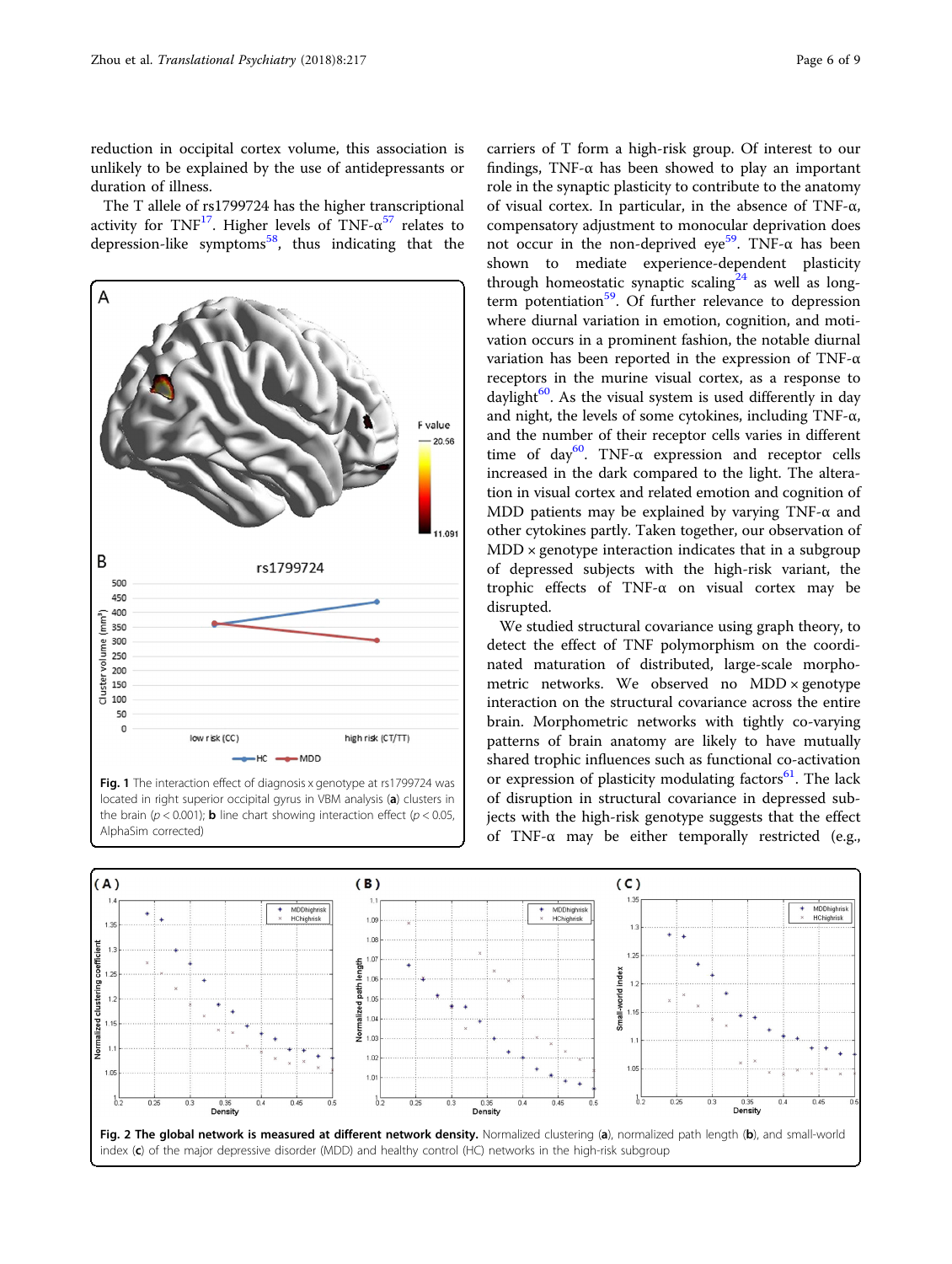<span id="page-8-0"></span>

periods of inflammatory activity or critical window of development) and/or spatially restricted to the occipital cortex. It is important to consider this in light of our observation that there was a small, statistically insignificant effect of diagnosis x genotype interaction in other brain regions in our sample. Such spatially limited grey matter deficits are in line with several VBM studies investigating a comparable sample (first episode, unmedicated subjects with  $MDD$ <sup>40</sup>.

There are several limitations that need to be considered when interpreting the results of this study. Firstly, as a transcriptional regulator, rs1799724 is not the only SNPs in the promoter region of TNF-α; nevertheless, studies have suggested a link between rs1799724 and neurodegenerative/neurovascular disorders such as Alzheimer's disease<sup>[18,19](#page-9-0)</sup>, stroke<sup>20</sup> and depression after stroke<sup>[21](#page-9-0)</sup>. We plan to undertake further neuroimaging studies with other SNPs of TNF-α, subsequent to appropriate approvals to study their individual effects as well as interactions among the various polymorphic variants. Secondly, we lacked functional data on task performance (especially for visual stimulation) and neuropsychological data relevant to visual processing, to further study the implications of the observed structural change. This is one of our goals for the future studies. Thirdly, it is possible that there are other potential confounding factors mediating the observed relationship between TNF polymorphism and brain structure in depression. We lacked sufficient quantitative data on smoking, alcohol and drug use, stress and childhood trauma, that may also influence the brain structure.

In conclusion, the TNF-α SNP, rs1799724 (TNF-850 or 857 C/T), has a notable effect on the brain structure in both patients with MDD and healthy controls, with disease-related effects localizable to the occipital cortex. Our observations raise questions regarding the disruptions in the trophic role played by pro-inflammatory cytokine system in depression. Our results are highly relevant to understanding the brain-basis of antiinflammatory treatments in depression, as well as isolating sub-groups of depressed subjects who may differ in cortical anatomy, genotype as well as response to novel therapeutics.

#### Acknowledgements

This work was supported by National Key R&D Program of China (2016YFC1307100), National Natural Science Foundation of China (91232719, 81201056, 81301159, 81771465), The "12th Five-year Plan" of National Key Technologies R&D Program (2012BAI01B04). This work was also supported by the Bucke Family Fund and the Academic Medical Organization of South Western Ontario (LP).

#### Author details

<sup>1</sup> Division of Mood Disorders, Shanghai Mental Health Center, Shanghai Jiao Tong University School of Medicine, Shanghai, China. <sup>2</sup>CAS Center for Excellence in Brain Science and Intelligence Technology, Shanghai, China. <sup>3</sup>Shanghai Key Laboratory of Psychotic disorders, Shanghai, China. 4 Department of EEG & Neuroimaging, Shanghai Mental Health Center, Shanghai Jiao Tong University School of Medicine, Shanghai, China. <sup>5</sup>Bio-X Institutes, Key Laboratory for the Genetics of Developmental and Neuropsychiatric Disorders (Ministry of Education), Shanghai, China. <sup>6</sup>Brain Science and Technology Research Center, Shanghai Jiao Tong University, Shanghai, China. <sup>7</sup> Robarts Research Institute& The Brain and Mind Institute University of Western Ontario, London, ON, Canada. <sup>8</sup>Department of Psychiatry University of Western Ontario, London, ON, Canada. <sup>9</sup> Lawson Health Research Institute, London, ON, Canada. <sup>10</sup>Hongkou District Mental Health Center of Shanghai, Shanghai, China. 11Department of Psychology, Provincial Hospital Affiliated to Shandong University, Jinan 250021, China. <sup>12</sup>Department of Medical Psychology, Xinhua Hospital, Shanghai Jiao Tong University School of Medicine, Shanghai, China

#### Conflict of interest

LP reports personal speaker/advisory fees from Otsuka Canada, Janssen Canada, SPMM Course Limited, UK, Canadian Psychiatric Association; book royalties from Oxford University Press; investigator-initiated educational grants from Janssen Canada, Otsuka Canada outside the submitted work. The rest of the authors declare that they have no conflict of interest.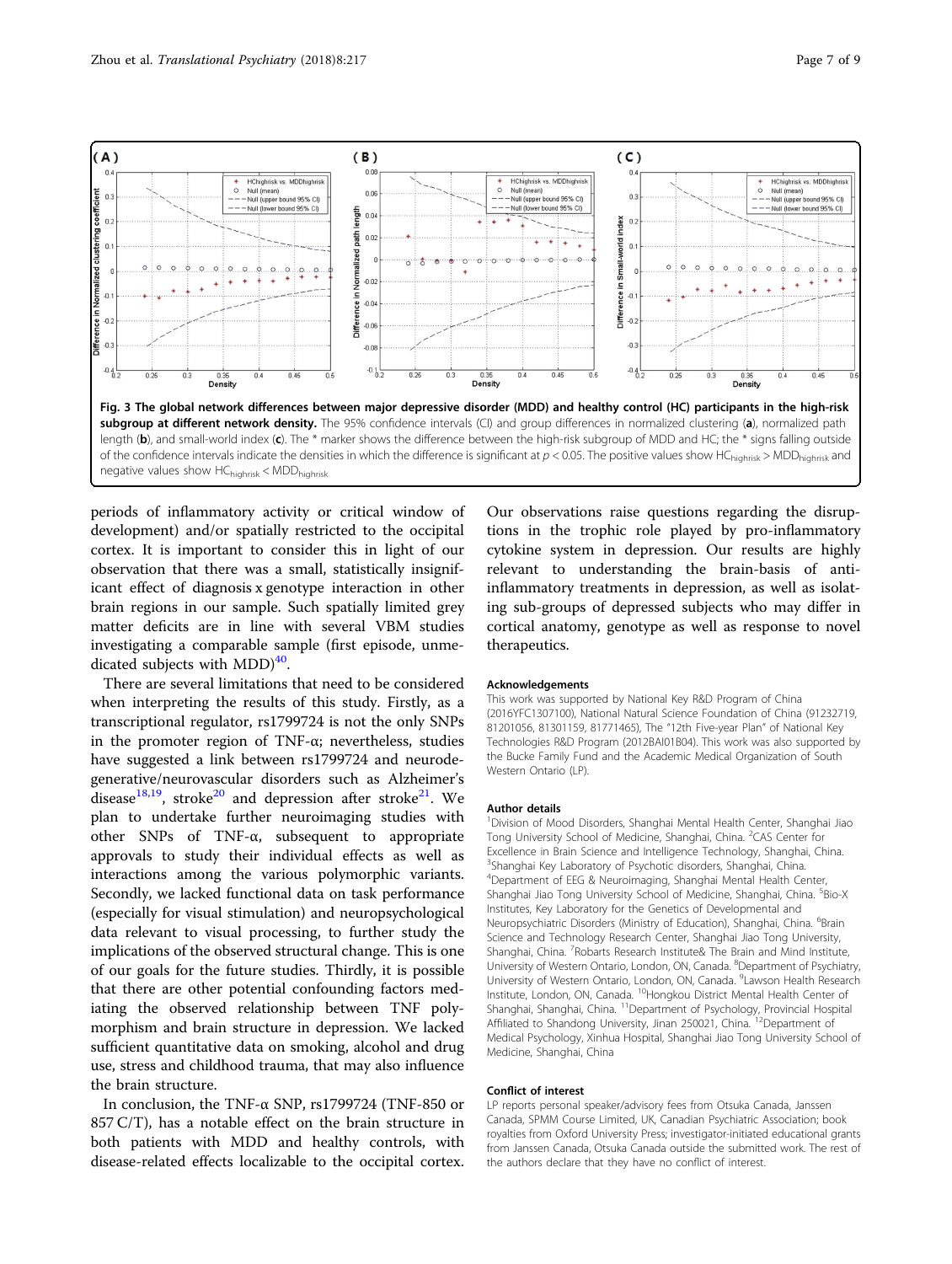#### <span id="page-9-0"></span>Publisher's note

Springer Nature remains neutral with regard to jurisdictional claims in published maps and institutional affiliations.

Supplementary Information accompanies this paper at ([https://doi.org/](https://doi.org/10.1038/s41398-018-0256-x) [10.1038/s41398-018-0256-x](https://doi.org/10.1038/s41398-018-0256-x)).

Received: 20 March 2018 Revised: 30 July 2018 Accepted: 5 August 2018 Published online: 11 October 2018

#### References

- 1. Demyttenaere, K. et al. Prevalence, severity, and unmet need for treatment of mental disorders in the World Health Organization World Mental Health Surveys. Jama 291, 2581-2590 (2004).
- 2. Phillips, M. R., Li, X. & Zhang, Y. Suicide rates in China, 1995-99. Lancet 359, 835–840 (2002).
- 3. Lopez, A. D., Mathers, C. D., Ezzati, M., Jamison, D. T. & Murray, C. J. L. Global and regional burden of disease and risk factors, 2001: systematic analysis of population health data. Lancet 367, 1747–1757 (2006).
- Miller, A. H., Maletic, V. & Raison, C. L. Inflammation and its discontents: the role of cytokines in the pathophysiology of major depression. Biol. Psychiatry 65, 732–741 (2009).
- 5. Wajant, H., Pfizenmaier, K. & Scheurich, P. Tumor necrosis factor signaling. Cell Death Differ. 10, 45–65 (2003).
- 6. Sriram, K. & O'Callaghan, J. P. Divergent roles for tumor necrosis factor-alpha in the brain. J. Neurolmmune Pharmacol. 2, 140-153 (2007).
- 7. Stellwagen, D. The contribution of TNFalpha to synaptic plasticity and nervous system function. Adv. Exp. Med. Biol. 691, 541-557 (2011).
- 8. Hashmi, A. M., Butt, Z. & Umair, M. Is depression an inflammatory condition? A review of available evidence. J. Pak. Med. Assoc. 63, 899-906 (2013).
- 9. Santello, M. & Volterra, A. TNFalpha in synaptic function: switching gears. Trends Neurosci. 35, 638–647 (2012).
- 10. Ma, K., Zhang, H. & Baloch, Z. Pathogenetic and therapeutic applications of tumor necrosis factor-alpha (TNF-alpha) in major depressive disorder: a systematic review. Int. J. Mol. Sci. 17, 733 (2016).
- 11. Hannestad, J., DellaGioia, N. & Bloch, M. The effect of antidepressant medication treatment on serum levels of inflammatory cytokines: a meta-analysis. Neuropsychopharmacology. 36, 2452–2459 (2011).
- 12. Bortolato, B., Carvalho, A. F., Soczynska, J. K., Perini, G. I. & McIntyre, R. S. The involvement of TNF-alpha in cognitive dysfunction associated with major depressive disorder: an opportunity for domain specific treatments. Curr. Neuropharmacol. 13, 558–576 (2015).
- 13. Yang, G., Parkhurst, C. N., Hayes, S. & Gan, W. B. Peripheral elevation of TNFalpha leads to early synaptic abnormalities in the mouse somatosensory cortex in experimental autoimmune encephalomyelitis. Proc. Natl Acad. Sci. USA 110, 10306–10311 (2013).
- 14. Eyre, H. & Baune, B. T. Neuroplastic changes in depression: a role for the immune system. Psychoneuroendocrinology 37, 1397-1416 (2012).
- 15. Kubera, M., Obuchowicz, E., Goehler, L., Brzeszcz, J. & Maes, M. In animal models, psychosocial stress-induced (neuro)inflammation, apoptosis and reduced neurogenesis are associated to the onset of depression. Progress. Neuro Psychopharmacol. Biol. Psychiatry 35, 744–759 (2011).
- 16. Dantzer, R., O'Connor, J. C., Freund, G. G., Johnson, R. W. & Kelley, K. W. From inflammation to sickness and depression: when the immune system subjugates the brain. Nat. Rev. Neurosci. 9, 46-56 (2008).
- Kimura, K., Takayanagi, R., Yokoyama, H. & Yamada, Y. Effects of tumor necrosis factor alpha-857C/T polymorphism on the expression of tumor necrosis factor alpha. APMIS 124, 669-674 (2016).
- 18. Di Bona, D. et al. Systematic review by meta-analyses on the possible role of TNF-alpha polymorphisms in association with Alzheimer's disease. Brain Res. Rev. 61, 60–68 (2009).
- 19. Laws, S. M. et al. TNF polymorphisms in Alzheimer disease and functional implications on CSF beta-amyloid levels. Human. Mutat. 26, 29-35 (2005).
- 20. Park, H. J., Kim, S. K., Park, H. K. & Chung, J. H. Association of promoter polymorphism -857C/T (rs1799724) in tumor necrosis factor gene with intracerebral hemorrhage in Korean males. Neurol. Res. 39, 90–95 (2017).
- 21. Kim, J. M. et al. Associations of tumor necrosis factor-alpha and interleukin-1beta levels and polymorphisms with post-stroke depression. Am. J. Geriatr. Psychiatry 25, 1300–1308 (2017).
- 23. Alboni, S. & Maggi, L. Editorial: cytokines as players of neuronal plasticity and sensitivity to environment in healthy and pathological brain. Front. Cell. Neurosci. 9, 508 (2015).
- 24. Kaneko, M., Stellwagen, D., Malenka, R. C. & Stryker, M. P. Tumor necrosis factoralpha mediates one component of competitive, experience-dependent plasticity in developing visual cortex. Neuron 58, 673–680 (2008).
- 25. Yang, S., Zhang, L. S., Gibboni, R., Weiner, B. & Bao, S. Impaired development and competitive refinement of the cortical frequency map in tumor necrosis factor-alpha-deficient mice. Cereb. cortex 24, 1956-1965 (2014).
- 26. Zhang, H. et al. The relationship between inflammatory markers and voxelbased gray matter volumes in nondemented older adults. Neurobiol. Aging 37, 138–146 (2016).
- 27. Stacey, D. et al. TNF receptors 1 and 2 exert distinct region-specific effects on striatal and hippocampal grey matter volumes (VBM) in healthy adults. Genes, brain, Behav. 16, 352–360 (2017).
- 28. Baune, B. T. et al. Tumor necrosis factor gene variation predicts hippocampus volume in healthy individuals. Biol. Psychiatry 72, 655–662 (2012).
- 29. Suckling, J. et al. Power calculations for multicenter imaging studies controlled by the false discovery rate. Human. Brain Mapp. 31, 1183-1195 (2010).
- Ashburner, J. & Friston, K. J. Voxel-based morphometry—the methods. NeuroImage 11(6 Pt 1), 805–821 (2000).
- 31. Ashburner, J. & Friston, K. J. Unified segmentation. Neurolmage 26, 839-851  $(2005)$
- 32. Ashburner, J. A fast diffeomorphic image registration algorithm. Neurolmage 38, 95–113 (2007).
- 33. Yan, C. G., Wang, X. D., Zuo, X. N. & Zang, Y. F. DPABI: Data Processing & Analysis for (Resting-State) Brain Imaging. Neuroinformatics 14, 339–351 (2016).
- 34. Ledberg, A., Akerman, S. & Roland, P. E. Estimation of the probabilities of 3D clusters in functional brain images. NeuroImage 8, 113-128 (1998).
- 35. Eklund, A., Nichols, T. E. & Knutsson, H. Cluster failure: why fMRI inferences for spatial extent have inflated false-positive rates. Proc. Natl Acad. Sci. USA 113, 7900–7905 (2016).
- 36. Xia, M., Wang, J. & He, Y. BrainNet Viewer: a network visualization tool for human brain connectomics. PloS ONE 8, e68910 (2013).
- 37. Hosseini, S. M., Hoeft, F. & Kesler, S. R. GAT: a graph-theoretical analysis toolbox for analyzing between-group differences in large-scale structural and functional brain networks. PloS ONE 7, e40709 (2012).
- 38. Tzourio-Mazoyer, N. et al. Automated anatomical labeling of activations in SPM using a macroscopic anatomical parcellation of the MNI MRI singlesubject brain. NeuroImage 15, 273-289 (2002).
- 39. Rubinov, M. & Sporns, O. Complex network measures of brain connectivity: uses and interpretations. Neurolmage 52, 1059-1069 (2010).
- 40. Zhao, Y. J. et al. Brain grey matter abnormalities in medication-free patients with major depressive disorder: a meta-analysis. Psychol. Med. 44, 2927–2937 (2014).
- 41. Norton, D. J., McBain, R. K., Pizzagalli, D. A., Cronin-Golomb, A. & Chen, Y. Dysregulation of visual motion inhibition in major depression. Psychiatry Res. 240, 214–221 (2016).
- 42. Furey, M. L. et al. Potential of pretreatment neural activity in the visual cortex during emotional processing to predict treatment response to scopolamine in major depressive disorder. JAMA Psychiatry 70, 280-290 (2013).
- 43. Bora, E., Fornito, A., Pantelis, C. & Yucel, M. Gray matter abnormalities in Major Depressive Disorder: a meta-analysis of voxel based morphometry studies. J. Affect. Disord. 138, 9-18 (2012).
- Kempton, M. J. et al. Structural neuroimaging studies in major depressive disorder. Meta-analysis and comparison with bipolar disorder. Arch. General. Psychiatry 68, 675–690 (2011).
- 45. Sacher, J. et al. Mapping the depressed brain: a meta-analysis of structural and functional alterations in major depressive disorder. J. Affect. Disord. 140, 142–148 (2012).
- 46. Eyre, H. A. et al. Altered resting-state functional connectivity in late-life depression: a cross-sectional study. J. Affect. Disord. 189, 126-133 (2016).
- 47. Guo, W. et al. Decreased insular connectivity in drug-naive major depressive disorder at rest. J. Affect. Disord. 179, 31-37 (2015).
- 48. Zou, K. et al. Abnormal functional connectivity density in first-episode, drugnaive adult patients with major depressive disorder. J. Affect. Disord. 194, 153–158 (2016).
- 49. Zhong, X., Pu, W. & Yao, S. Functional alterations of fronto-limbic circuit and default mode network systems in first-episode, drug-naive patients with major